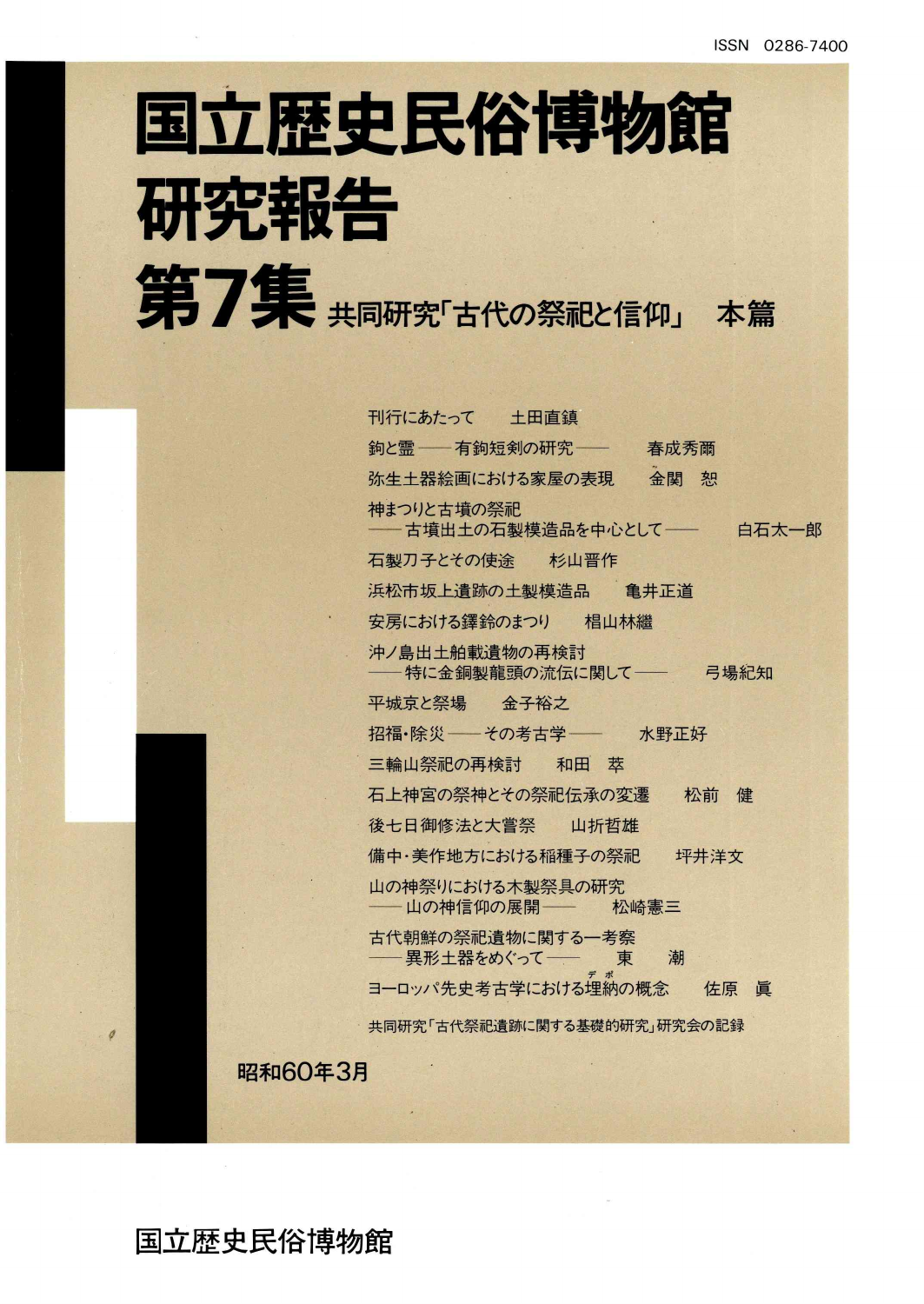国立歴史民俗博物館

研究報告

第7集 共同研究「古代の祭祀と信仰」

本篇

\*目 次

| ■刊行にあたって …………………………………………………………… 土田      |    | 直鎮 |     |
|------------------------------------------|----|----|-----|
| ■鉤と霊──有鉤短剣の研究── ………………………………… 春成         |    | 秀爾 | 1   |
| ■弥生土器絵画における家屋の表現 …………………………………           | 金関 | 恕  | 63  |
| ■神まつりと古墳の祭祀 ……………………………………………… 白石太一郎     |    |    | 79  |
| --古墳出土の石製模造品を中心として--                     |    |    |     |
| ▓石製刀子とその使途 ……………………………………………… 杉山         |    | 晋作 | 115 |
| ■ 浜松市坂上遺跡の土製模造品 ……………………………………… 亀井       |    | 正道 | 135 |
| ■安房における鐸鈴のまつり ………………………………………… 椙山        |    | 林繼 | 169 |
| <b>▓沖ノ島出土舶載遺物の再検討 ……………………………………… 弓場</b> |    | 紀知 | 191 |
| ――特に金銅製龍頭の流伝に関して――                       |    |    |     |
| ■平城京と祭場 ……………………………………………………… 金子         |    | 裕之 | 219 |
| ■ 招福・除災──その考古学── ………………………………… 水野        |    | 正好 | 291 |
| ■三輪山祭祀の再検討 ……………………………………………… 和田         |    | 萃  | 323 |
| ■石上神宮の祭神とその祭祀伝承の変遷 ……………………………           | 松前 | 健  | 341 |
| ■後七日御修法と大嘗祭 ……………………………………………… 山折        |    | 哲雄 | 365 |
| ■備中・美作地方における稲種子の祭祀 …………………………… 坪井        |    | 洋文 | 395 |
| ■幽山の神祭りにおける木製祭具の研究 ……………………………… 松崎       |    | 憲三 | 425 |
| ――山の神信仰の展開――                             |    |    |     |
| ■古代朝鮮の祭祀遺物に関する一考察 ………………………………           | 東  | 潮  | 453 |
| ――異形土器をめぐって――                            |    |    |     |
| ■ ヨーロッパ先史考古学における埋納の概念 ……………………… 佐原       |    | 眞  | 523 |
|                                          |    |    |     |
| ■共同研究「古代祭祀遺跡に関する基礎的研究」研究会の記録 ………………      |    |    | 575 |

昭和60年3月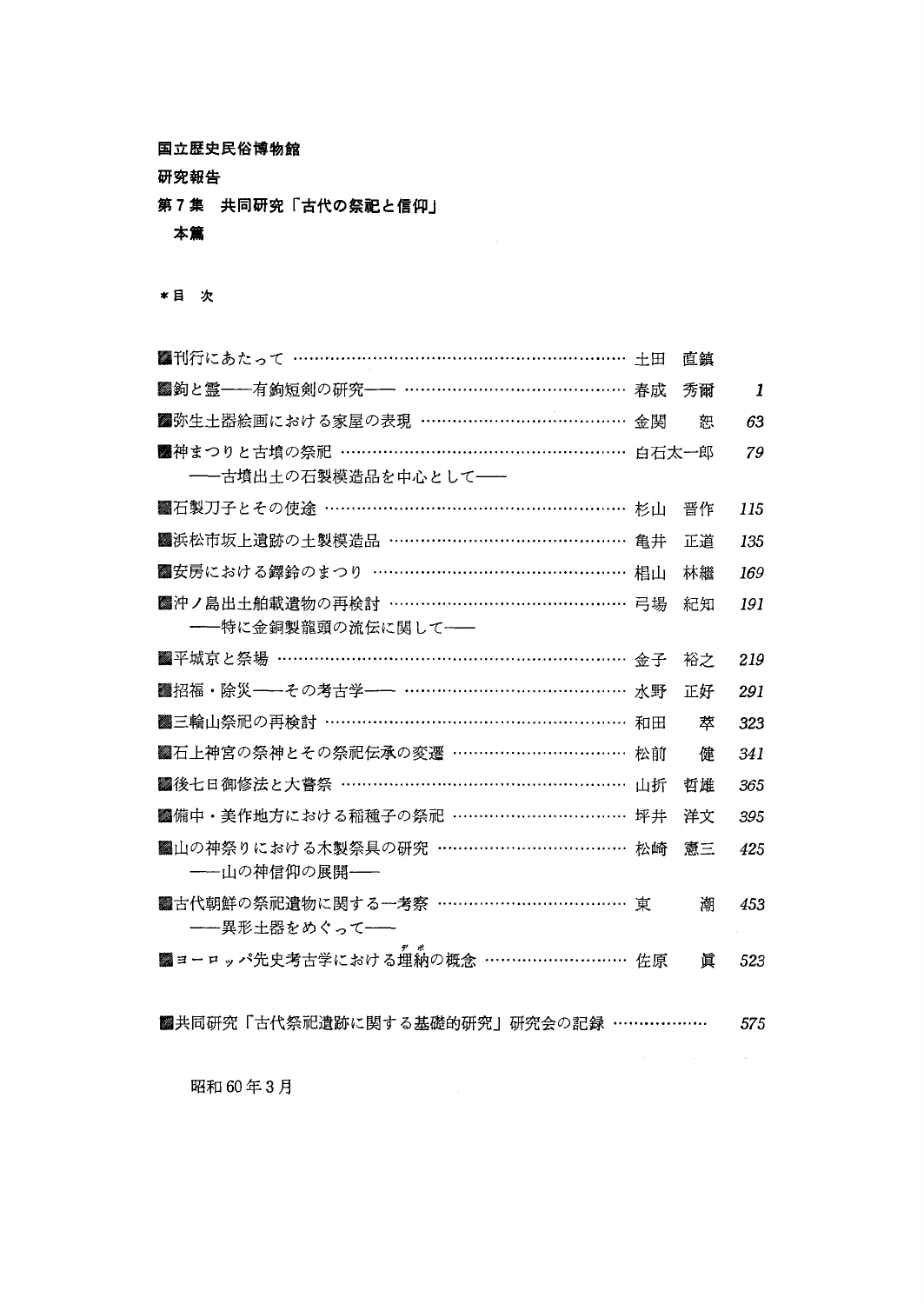#### **Bulletin of**

the National Museum of

#### **Japanese History**

vol. 7-Joint Study of Ancient Religion and Worship in Japan Main Subjects

#### Contents:

| TSUCHIDA. N.<br>Preface                                               |
|-----------------------------------------------------------------------|
| Harunari, H.                                                          |
| KANASEKI, H.<br>Significance of Buildings Depicted                    |
|                                                                       |
| Kami Rituals and Tomb Mound Rituals  79<br>SHIRAISHI, T.              |
| Stone Knives and their Symbolic Role  115<br>Sugiyama, S.             |
| Earthen Models Excavated from Sakagami<br>KAMEI, M.                   |
|                                                                       |
| SUGIYAMA, S.                                                          |
| Rethinking Imported Relics Excavated<br>YUBA, T.                      |
|                                                                       |
| -- A Study on the Import Route of Dragon Heads-                       |
| Ritual Space in the Heijō-Capital City  219<br>KANEKO, H.             |
| The Magical World of the Japanese  291<br>MIZUNO, M.                  |
| Rethinking Ritual Worship of Mt. Miwa  323<br>WADA, A.                |
| MATSUMAE, T.<br>The Deity of the Isonokami Shrine                     |
|                                                                       |
| Rituals of the Emperor and Esoteric Buddhism  365<br>YAMAORI, T.      |
| Ritual of Rice Seeds in Western Japan  395<br>T <sub>SUBOI</sub> , H. |
| A Study of the Wooden Implements<br>Matsuzaki, K.                     |
|                                                                       |
| Azuma, U.                                                             |
| The Concept of the Hoard in European Prehistory  523<br>Sahara, M.    |
|                                                                       |
| Mar. 1985                                                             |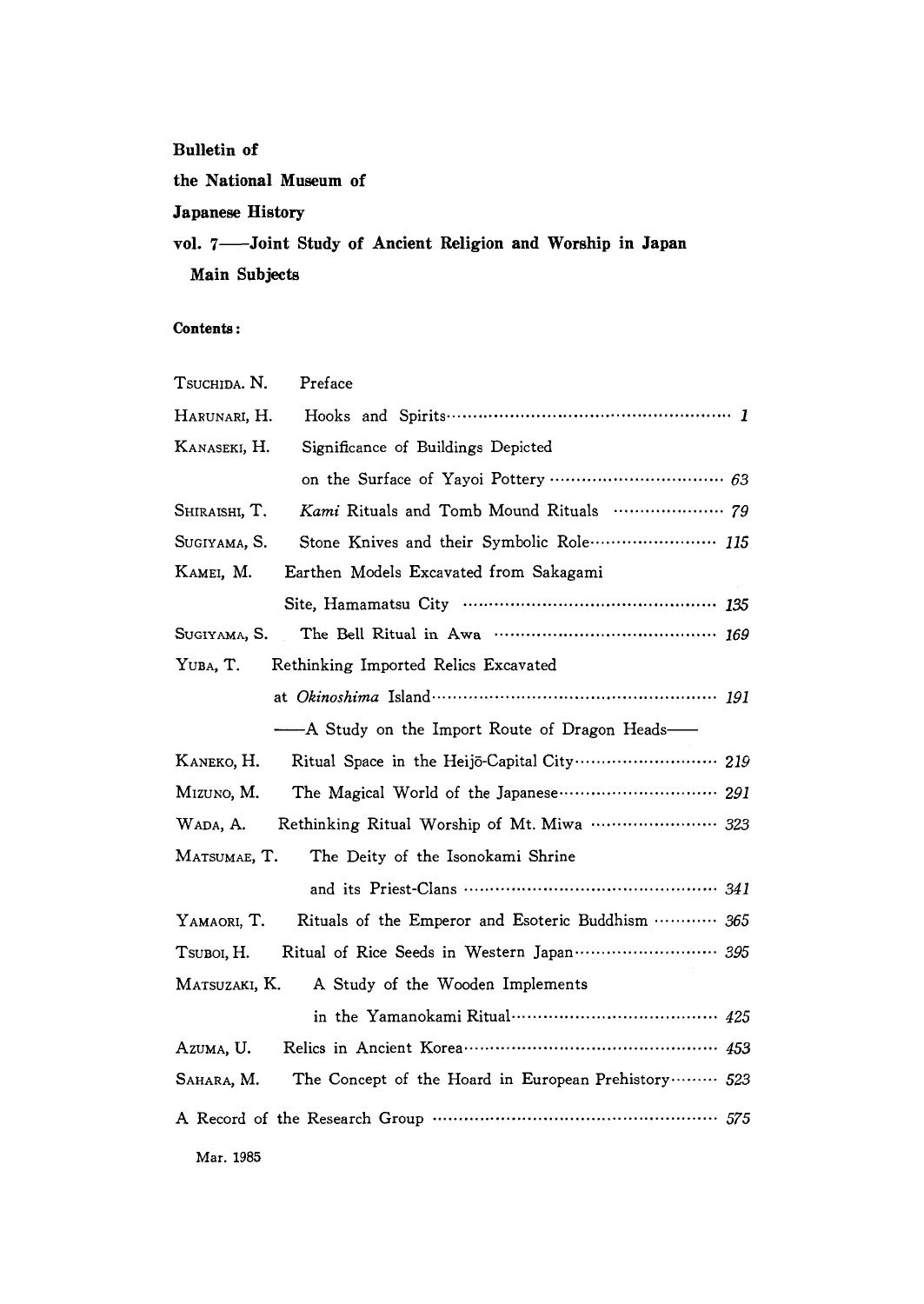#### 国立歴史民俗博物館研究報告寄稿要項

- 1. 国立歴史民俗博物館研究報告は、歴史学,考古学,民俗学およびそれらの協 業による広義の歴史学ならびにそれらと関連する諸科学に関する論文,資料・ 研究ノート,調査研究活動報告等を掲載・発表することにより,それらの学問 の発展に寄与するものである。
- 2.国立歴史民俗博物館研究報告に寄稿することができる者は,次のとおりとす る。
- (1)国立歴史民俗博物館(以下「本館」という。)の教官(客員教授等を含む。) および本館の組織,運営に関与する者
- (2)本館が受け入れた各種研究員および研究協力者等
- (3)その他本館において適当と認めた者
- 3.原稿を寄稿する場合は,論文,資料・研究ノート,調査研究活動報告等のう ち,いずれであるかをその表紙に明記するものとする。なお,この区分につい ての最終的な調整は,国立歴史民俗博物館研究委員会(以下「研究委員会」と いう。)において行う。
- 4. 原稿執筆における使用言語は、日本語を原則とする。ただし、他の言語を用 いる場合は,研究委員会に相談するものとする。
- 5.特殊な文字,記号,印刷方法等が必要な場合は,研究委員会に相談するもの とする。
- 6. 寄稿する原稿には、原則として英文により400語程度の要旨を付けるか、あ るいは英訳用の和文800字以内の要旨を付けるものとする。
- 7.寄稿する原稿の枚数は,原則として制限しない。ただし,研究委員会の判断 により,紙数等の関係から分割して掲載することがある。
- 8.寄稿する原稿は,必ず清書し,原稿の写し1部を添付するものとする。
- 9.寄稿された原稿は,研究委員会において検討のうえ,採否を決定する。
- 10.稿料の支払い,掲載料の徴収は行わない。
- 11.原稿の寄稿先および連絡先は,次のとおりとする。
	- ⑤285佐倉市城内町117番地 国立歴史民俗博物館内 国立歴史民俗博物館研究委員会(電話 代表 0434-86-0123)

|                                |   |   | 国立歴史民俗博物館研究報告 第7集 本篇                                      |  |
|--------------------------------|---|---|-----------------------------------------------------------|--|
| 昭和60年3月25日 印<br>昭和60年3月30日 発 行 |   | 刷 | (非売品)                                                     |  |
| 編集・発行                          |   |   | 国立歴史民俗博物館<br>〒285 千葉県佐倉市城内町117<br>羀 話 0434—86—0123(代表)    |  |
| 印                              | 刷 |   | 第一法規出版株式会社<br>〒107 東京都港区南青山2―11―17<br>雷 話 03―404―2251(代表) |  |

◎Printed in Japan Mar.1985 3021-000638-4370